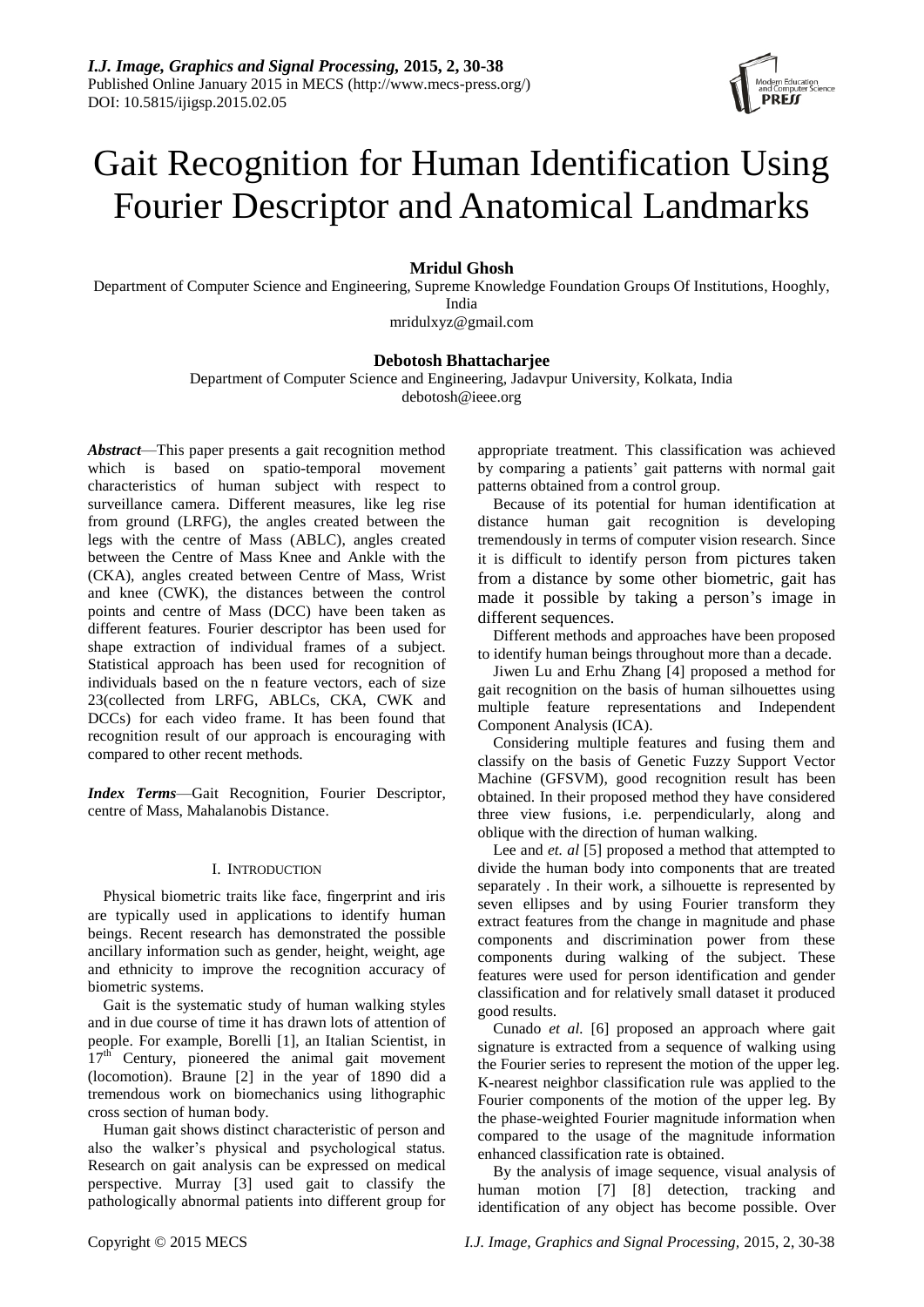the past few years, the combination of biometrics and human motion has become a popular research. The vision based human identification at a distance has gained wider interest from the computer vision community. For automated person identification system in visual surveillance and monitoring application in security purpose such as banks, parking lots, airports and railway station etc this interest is strongly motivated.

## *Contributions of this Paper*

Here, Fourier Descriptor has been applied to for shape extraction and analytical landmarks have been considered for control point selection.

Different angles, like angle created between the Centre of Mass, Knee and Ankle (CKA), angle created between Centre of Mass, Wrist and knee (CWK) have been measured along with angles i.e., DCC and Distances between the Centre of mass and the Control points i.e. ABLC have been calculated.

#### *Section 2 describes feature extraction technique,*

Experiments conducted for this work along with results are described in section 3 and section 4 concludes this work.

#### II. FEATURE EXTRACTION

For any kind of recognition concern the feature extraction is a vital and major part. Before approaching the feature extraction stage, it is needed to collect the video sequences of different persons and dividing the video sequences in fixed time interval the static images of every moment of walk is taken in such a way that the entire gait movement cycle can be obtained and by the following procedures they are converted to binarized silhouette images to simplify our work. Features are extraction from these silhouettes has been described below.

### *2.1 Object extraction*

Considering that the object is moving and camera is static, the video sequences have been taken and the snapshots have been taken in such a time interval that the gait signatures are fully realized.

The first and foremost thing is to subtract the background from the entire image to have the foreground object or the subject under concern.

Based on background subtraction and silhouette correlation the extraction and tracking of moving silhouettes from the background in each image-frame the detection and tracking algorithm is used.

By LMedS (Least Median of Square) [9] method background image can be generated from a small portion of image sequence.

Siegel's estimator [9] for LMedS is defined as follows: For any m observations  $(x_{i_1}, y_{i_1}), \ldots, (x_{i_m}, y_{i_m})$  which determine a unique parameter vector, the jth coordinate

of this vector, denoted by  $\theta_j$  ( $i_1$ ,......,  $i_m$ ). The repeated median is then defined coordinate-wise as

$$
\hat{\theta}_{j} = med (....(med (med \theta_{j} (i_{1} ... i_{m})))...)(1)
$$

Let I represent a sequence including N images. The background  $\beta(x,y)$  can be computed as given in [9], by

β(x,y)= *b* min {*med*f(I<sup>f</sup> (x,y)–b)<sup>2</sup> }………….(2)

Where, b=background brightness value at pixel location (x, y). *med*= median value f=frame index from 1 to N

It is difficult to select suitable threshold for binarization since the brightness of the entire sequence of gait cycle may not be same throughout, i.e. it may vary on time, and the brightness change can be obtained through differencing between the background and the current image and especially in case of low contrast image as the brightness change is too low to distinguish between object from noise. This problem can be solved by the following function which has been used to perform differencing [10] indirectly

$$
m(\alpha, \beta) = 1 - \frac{2\sqrt{(\alpha(x, y) + 1)(\beta(x, y) + 1)}}{(\alpha(x, y) + 1) + (\beta(x, y) + 1)} \cdot \frac{2\sqrt{(\eta - \alpha(x, y))(\eta - \beta(x, y))}}{(\eta - \alpha(x, y)) + (\eta - \beta(x, y))}
$$
(3)

Where,  $\alpha$  (x,y) is the brightness of current image at pixel position  $(x,y)$ ,  $\beta(x,y)$  is the background at pixel position  $(x,y)$  of current image,  $\eta$  is the maximum intensity value i.e. for gray scale it is 255,  $0 \le \alpha$  (x,y),  $\beta$  (x,y) <=  $\eta$  and 0 <=  $m$  ( $\alpha$ , $\beta$ ) <1.

Erosion and dilation operations are generally used to fill small holes inside the extracted silhouette to remove noise as much as possible





There are two phases of walking, the Stance phase and Swing phase. Swing phase occurs when one leg will be in air and in the Stance phase both the legs will be on ground. It has been observed that 60% of walk is in Swing phase and 40% is in Stance phase. There are ten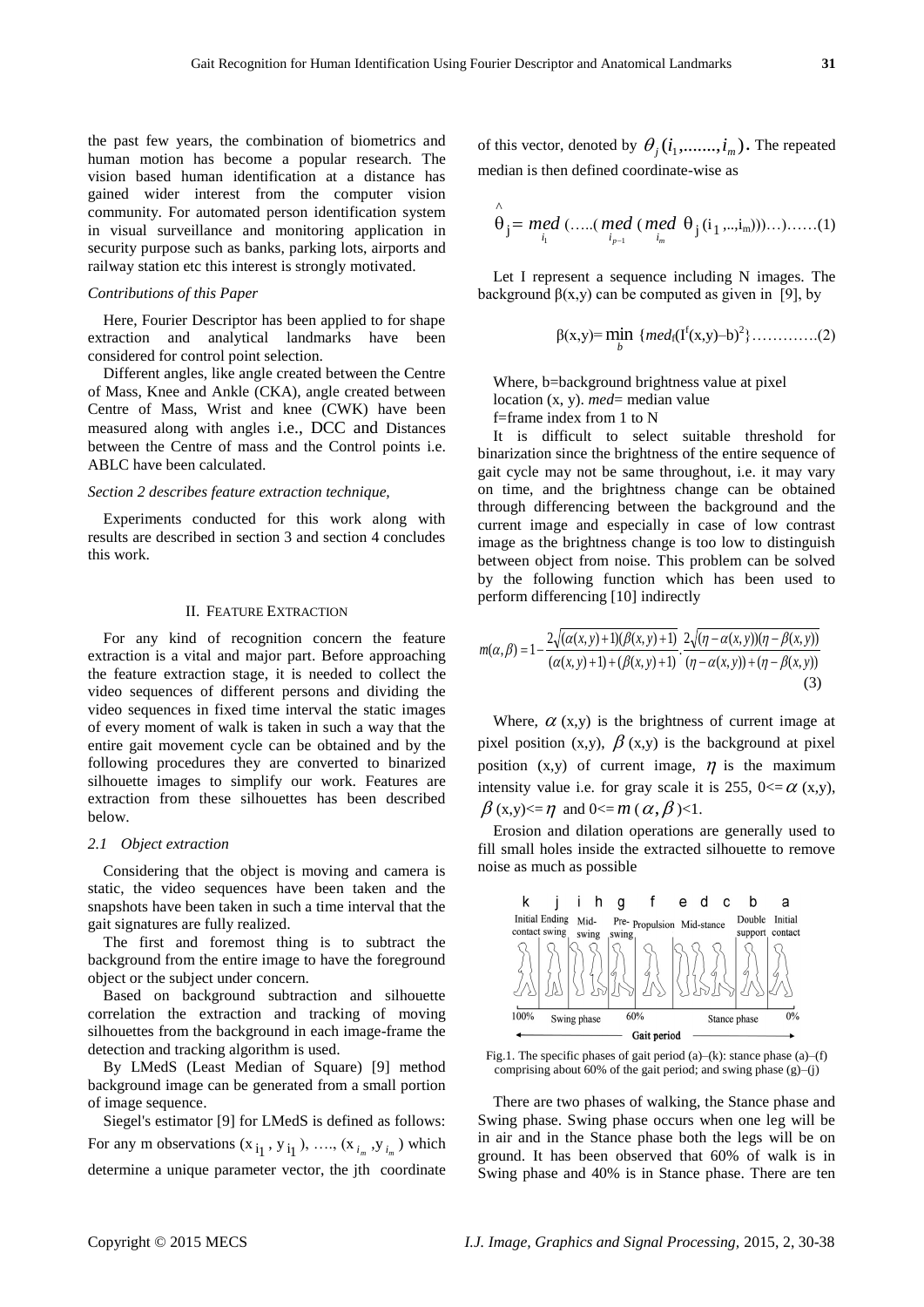sub-phases in between Swing and Stance which can be seen from the figure1.

#### *2.2 Fourier Descriptor for shape extraction-*

The Fourier descriptor helps in describing the boundary of the object effectively. The boundary point k can be expressed as complex function

$$
S(k)=X(k)+jY(k) \tag{4}
$$

The procedure of obtaining Fourier descriptor [11] is illustrated as follows:

- i) Take N digital points of the boundary, where N represents the length of the closed curve.
- ii) Apply the Fourier transform to the boundary points.

$$
S(u) = \frac{1}{N} \sum_{k=0}^{N-1} T(k)e^{-\frac{j2\pi lux}{N}}
$$
, for k=0,1,2,... N-1 (5)

iii) The inverse transform can be applied to obtain the original points

$$
T(k) = \frac{1}{N} \sum_{u=0}^{N-1} S(u)e^{-\frac{j2\pi ux}{N}}
$$
, for  $u = 0, 1, 2, ... N-1$  (6)

The coefficients S(u) are called Fourier descriptors. They represent the discrete contour of a shape in the Fourier domain.

Scale invariance of Fourier descriptors can be achieved by dividing all Fourier descriptors by the magnitude of the second Fourier descriptor (i.e.  $|S(1)|$ );

thus the scale invariant vector  $(S(k))$  may be written

as S(k)=
$$
\frac{S(k)}{|S(1)|}
$$
 (7)

On the other hand, the rotation invariance may be achieved by keeping the shape of the original contour representable via the rotation invariant Fourier descriptors, the orientation of the basic ellipse is used, which is defined by the Fourier descriptors  $s(1) = r_1 e^{j\phi}$ and  $s(-1)=r_{-1}e^{j\phi}-1$ , as

$$
T_e(n)=s(-1)e^{-j2\pi n/N}+s(1)e^{j2\pi n/N} \dots \dots \dots \dots (8)
$$

After a number of transformations, equation(8) can be written as

$$
T_e(n) = e^{j(\phi_{-1} + \phi_1)^2} [r_{\cdot 1} e^{-j(\phi_{-1} + \phi_{-1})} + r_1 e^{j(\phi_{-1} + \phi_{-1} + \phi_{-1})}] \tag{9}
$$

Where  $\wedge$  $\varphi = ( \varphi_1 - \varphi_{-1} / 2 ).$ 

Equation (9) shows the rotation  $\varphi$ <sub>e</sub> of the basic ellipse by

$$
\varphi_{e} = (\varphi_{-1} + \varphi_1) / 2 \dots \dots \dots \dots \dots (10)
$$

An ambiguity of  $\pi$  radians can be observed by using the orientation of the basic ellipse. Thus the rotation invariant Fourier descriptors are only rotation invariant modulo a rotation by  $\pi$  radians.

Moreover, The position of the starting point may be normalised by subtracting the phase of the second Fourier descriptor weighted by k from the phase of all Fourier descriptors, i.e.

$$
S(k)=S(k)e^{-j\phi_1 k}
$$
 ............(11)

#### *2.3 Center of Mass Detection*

A normalized point or center of mass is needed that will be significant point in terms of the contour points of that subject. A rectangle which encloses only the contour of the subject, called bounding rectangle is considered to crop the image according to the perimeter and resized to a fixed height while preserving the aspect ratio (i.e., ratio of silhouette width to its height) using bilinear interpolation.

The resized contour is then copied to a destination image of fixed size by coinciding its centre-of-mass with the centre of the destination image to make it translation invariant.

A 2D Cartesian moment is a gross characteristic of the contour computed by integrating over all of the pixels of the contour. The (r*, s*) moment of a contour can be defined as

$$
m_{r,s} = \sum_{i=1}^{n} I(x, y) x^{r} y^{s}
$$
 (12)

Here r is the *x*-order and s is the *y*-order, whereby order means the power to which the corresponding component is taken in the sum. The 2D Cartesian coordinate of center of mass  $C(x_c, y_c)$  is the ratio of the  $1<sup>st</sup>$  order and  $0<sup>th</sup>$  order of contour moment [12].

$$
x_c = m_{10}/m_{00}, \quad y_c = m_{01}/m_{00} \dots \dots \dots \dots \dots (13)
$$

 $m<sub>00</sub>$  moment is the length in pixels of the contours when both r and s both are zero.

 $m_{10}$  and  $m_{01}$  denotes moment of x and y component.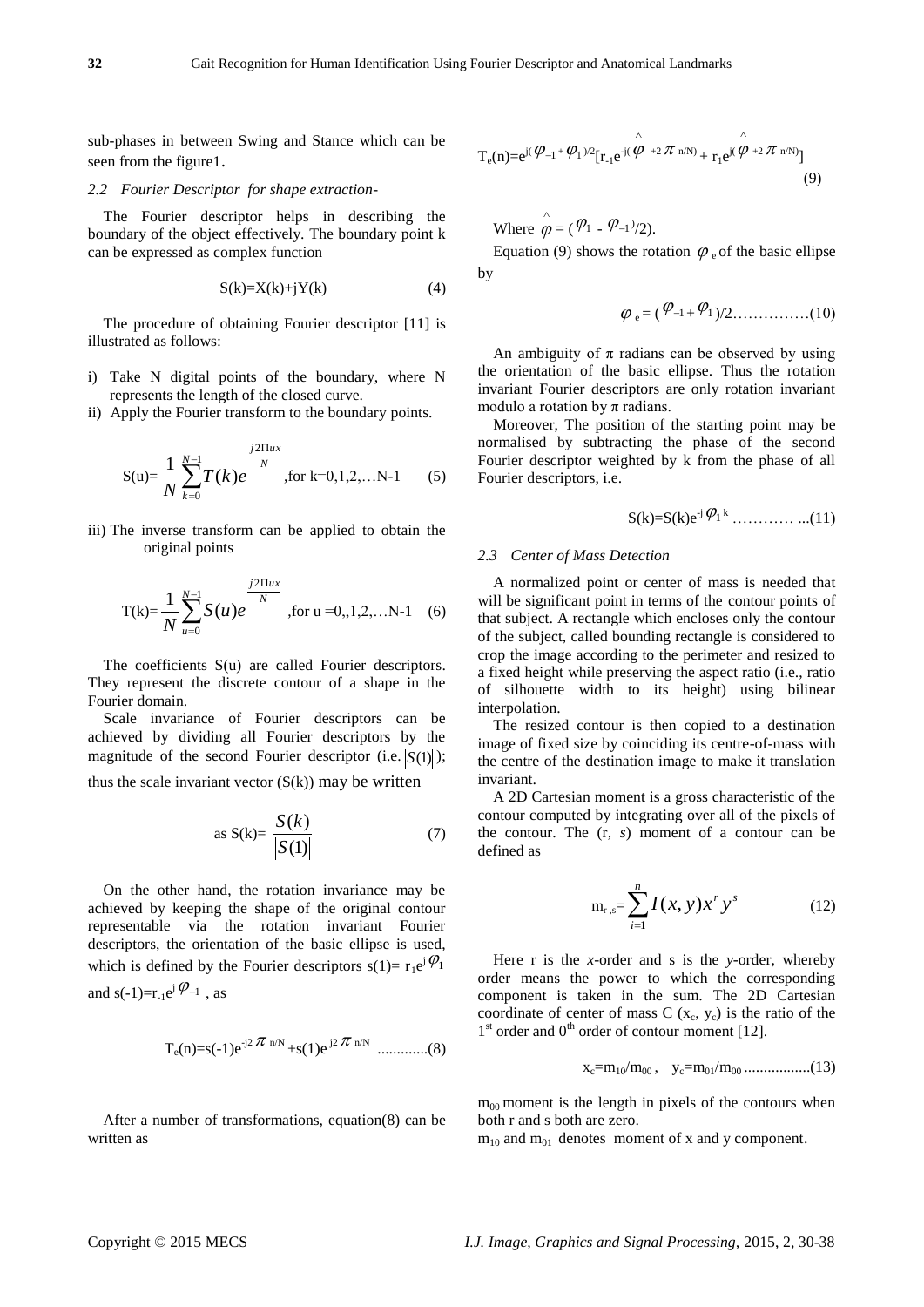

Fig.2. Control point Selection

## *2.4 Control point selection*

Selection of control points is very important and imperative in our work, since these points signify the gait characteristics of a subject under surveillance, to be extracted. Anatomical landmarks have been considered on the different locations of the human body as a fraction of subject's height (H). From the concept of anatomical studies [13] the positions of ankle (Ak), knee (kn), Wrist(Wr), hip (Hp), chest (Ch), shoulder (Sl) and head (Hd) are estimated vertically as a fraction of the body height (measured as vertical height of the bounding rectangle enclosing the subject's silhouette contour) as 0.039H, 0.285H,0.485H, 0.530H, 0.720H, 0.818H and 0.870H measured from the bottom of the subject i.e. maximum y coordinate level. The control points of the contour have been considered from these points, are treated as anatomical landmarks.

Now to have all the control points with the help of anatomical landmark points the following algorithm has been illustrated.

## **Algorithm 1:**

Input: The boundary point set BP of the subject in the bounding rectangle.

Output: Generate the control points 1-21.

- i) The boundary point set  $BP = \{b_k\}$ , k is number of boundary points. Each  $b_k$  has x and y coordinate named  $x_k$ ,  $y_k$ .
- ii) Perpendicular distances  $\forall b_k(x_k, y_k)$  from maximum y coordinate(say  $y_m$ ) (bottom level) has been found out. Let it be  $D_k$ ,

$$
D_k = \{ y_k - y_m | \forall k \} \tag{14}
$$

- iii) The perpendicular distances of anatomical points Ak, Kn, Hp, Wr, Ch, Sl, Hd from  $y_m$  as  $d_{Ak}$ ,  $d_{Kn}$ ,  $d_{Hp}$ ,  $d_{wr}$ ,  $d_{Ch}$ ,  $d_{Sl}$ ,  $d_{Hd}$  have been calculated as the vertical height of the bounding rectangle.
- iv) Comparing these distances  $(d_{Ak}, d_{Kn}, d_{Hp}, d_{Ch}, d_{Sl}, d_{Hd})$ with  $D_k$  set, the index points have been found out.
- v) These index points are compared with  $BP_i$  (index of boundary point set) $(1 \le i \le k)$

vi) From one anatomical landmark point the opposite coordinate can be found out from the set BP. (e.g. the point on hip marked as 2 and the opposite is marked as 1). From a landmark, comparing the y coordinate point with all corresponding x coordinate points from the set BP, the minimum x coordinate point will be taken from the set BP, this  $(x, y)$  point denotes opposite point. Similar way points 7, 15, 18, 19 have been found out.

The middle y coordinate points between centre of mass and hip (say M1), knee and center of mass (say M2), knee and ankle (say M4), knee and M4 (say M3), ankle and M4 (say M5) have been considered and corresponding x coordinate value have been extracted from the set BP and from the step (vi) the opposite points are also obtained. In this way all the control points (1-22) have been found out and kept in set named CntP serially.

#### *2.5 Leg Rise from Ground (LRFG)*

From the silhouette images the control points thus extracted as described in the algorithm in section 2.4, so to get more information about the images in the sequences in feature extraction, the measure, LRFG has to be determined. Maximum y co-ordinate point of the bounding rectangle is marked as the ground level. Now, using the index of this point from the set BP, the corresponding x co-ordinate is determined. The vertical positions of knee (Kn) are estimated as described by the section 2.4. The height is calculated by the Euclidean distance between head point and the perpendicular point B (shown in Fig.3). The algorithm for finding the leg rise is given below:

## **Algorithm 2: Calculation of LRFG measure.**

Input: Boundary points set BP.

Output: Maximum normalized leg rise distance from horizontal line of the bounding rectangle.

Step1. A horizontal line which is nothing but the bottom level of the bounding rectangle has been considered.

Step2. Minimum x Co-ordinate has been found out from the boundary point set BP by

$$
X_{\min} = \min(x) \tag{15}
$$

Where min denotes minimum value and the corresponding y coordinate has been taken from BP and this point denotes the heel point (A).

Step3. Perpendicular line has been drawn from A to C (C is the point considered by maximum y coordinate and minimum x coordinate respectively). The distance from the heel point A to the perpendicular point C is denoted by PER

Step4. Since the minimum y coordinate point has been treated as head point, corresponding x coordinated has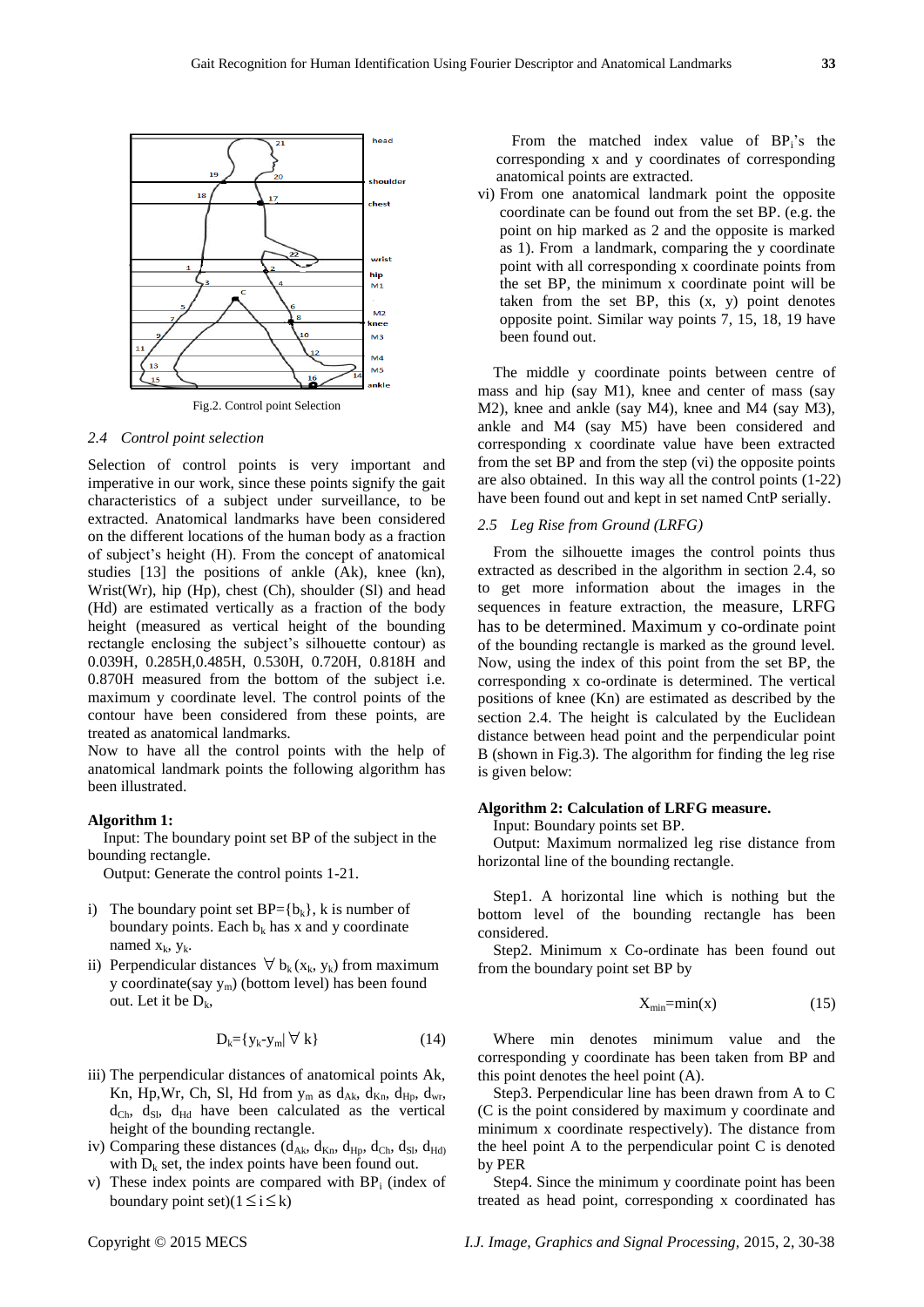been found out from the set BP. Draw a perpendicular line from head point to the horizontal line point B. Find the Euclidean distance from the point A to point B, denoted by AB.

Step5. Check whether the distances AB and AC is less than the distance between knee point (k) to Horizontal line, if so, it will be treated as a valid LRFG distance.

Step6. Normalized leg rise (LRFG) is considered by finding the ratio of (PER: AB).

Step7. The maximum normalized leg rise distance among all the stances in a sequence will be taken into the dataset.



Fig.3. Leg Rise From Ground (LRFG).

## *2.6 Distance between Centre of Mass to Control points (DCC)*

From the silhouette boundary images the anatomical landmark points or control points have been found out as described in the section 2.4. The centre of mass  $(C(x_c, y_c))$ of the object has been described in section 2.3 in equation (13) has been calculated. Now, the Euclidean distances from the centre of mass to the anatomical points of the objects are measured. The distances have been calculated considering the points C-2,C-3,C-6,C-7,C-9,C-12,C-13,C-16,C-17,C-19,C-21which is shown by the figure below:



Fig.4. Distance from Centre of Mass to Control Points (DCC)

## *2.7 Angles created between the legs with the Centre of Mass (ABLC)*

Another measure ABLC which finds out the angles created between the control points with the centre of mass. The angles between the control points with the centre of mass on the lower half of the centre of mass can be determined by [19] and the following angle have been calculated  $\angle$  Cnt<sub>7</sub> C Cnt<sub>6</sub>,  $\angle$  Cnt<sub>5</sub> C Cnt<sub>8</sub>,  $\angle$  Cnt<sub>10</sub> C Cnt<sub>11</sub>,  $\angle$  Cnt<sub>12</sub> C Cnt<sub>13</sub>,  $\angle$  Cnt<sub>14</sub> C Cnt<sub>15</sub>,  $\angle$  Cnt<sub>5</sub> C Cnt<sub>16</sub>,  $\angle$  Cnt<sub>8</sub> C Cnt<sub>13</sub> For the upper half i.e above C, the angles  $\angle$  Cnt<sub>2</sub> C Cnt<sub>3</sub>,  $\angle$  Cnt<sub>17</sub> C Cnt<sub>19</sub> have been found out. From the fig.5 it can be easily realized.



Fig.5. Angles created between control points of upper portion of point C to the C.

*2.8 Angles created between the Centre of Mass Knee and Ankle with the (CKA)*



Fig.6. Angles created between the Centre of Mass, Knee and Ankle with the (CKA)

The angle created with centre of mass, leading knee point and leading ankle can be found out. A Perpendicular line is drawn from Centre Of Mass(C) to bottom level and a horizontal line through the knee point (kn). The intersection point between these points is P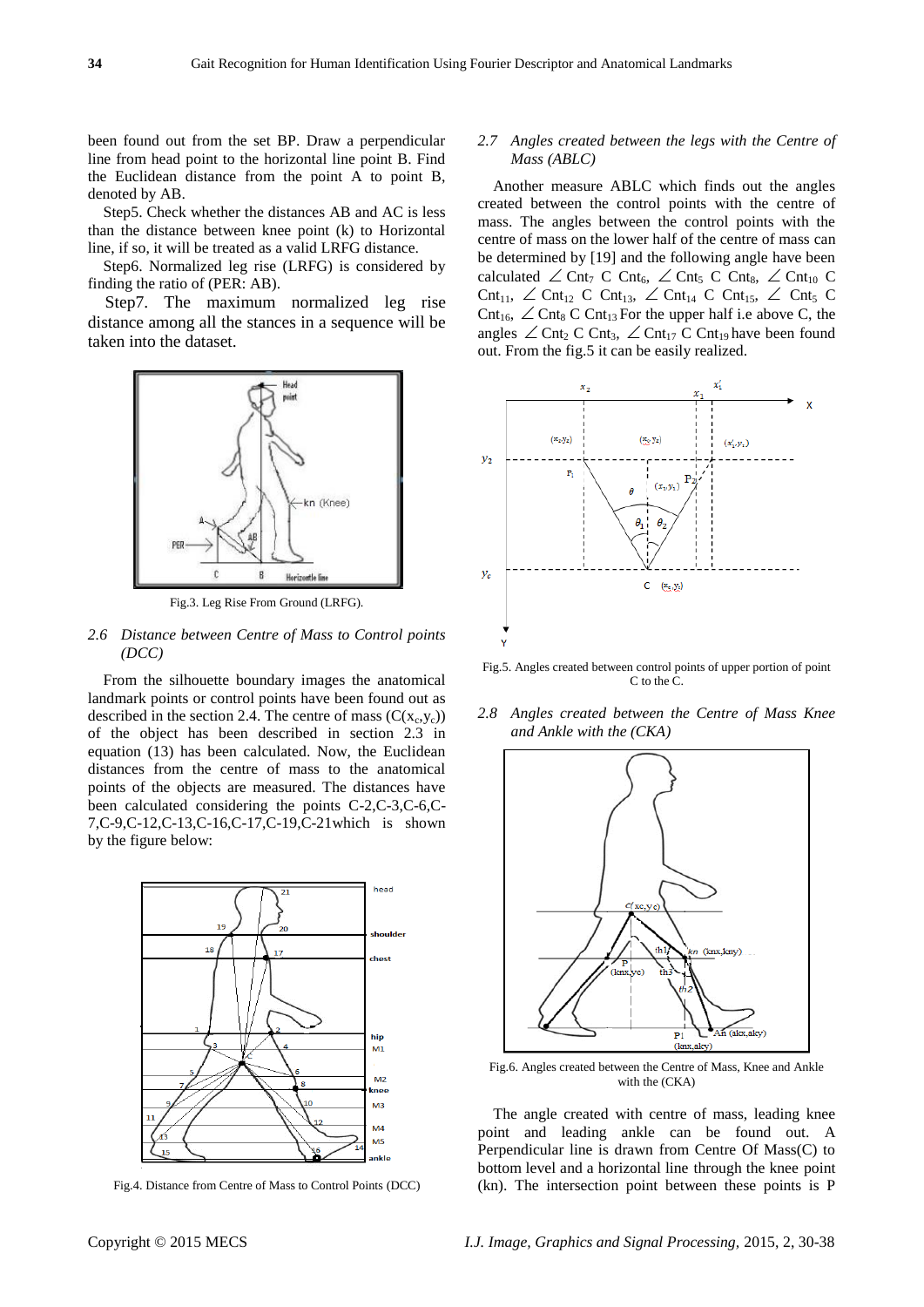(knx,yc). Now the angle created between Centre of mass knee point and P i.e.  $\angle C$  kn p

$$
th1 = \tan^{-1} \frac{xc - knx}{yc - kny}
$$
 (15)

Another Perpendicular line is drawn from knee point to the ground level. Now since this line is perpendicular to the horizontal line via points P and knee, the angle th3 is obviously  $90^\circ$ . The perpendicular line from knee point to the bottom level intersect the horizontal line drawn via ankle point An at P1 (knx, aky).The angle created between ankle, knee and P1 i.e  $\angle$  An kn P1 can be written as

$$
th2 = \tan^{-1} \frac{akx - knx}{kny - aky}
$$
 (16)

Now the angle created between Centre of Mass, knee and ankle can be written as

$$
th = th1 + th2 + th3 \tag{17}
$$

When the legs will not far away to each other or in case of swing phase the legs are not so stretched, in that case the x coordinate akx of ankle point will be less than knee point knx.

So, if akx>knx the angle th can be found out from the equation (17), otherwise i.e. for akx<knx

$$
th=th1+90^0-th2\tag{18}
$$

*2.9 Angles created between Centre of Mass, Wrist and knee (CWK)*



Fig.7. Angles created between Centre of Mass, Wrist and knee (CWK)

To find out the angles between the Centre of mass, Wrist (which is measured from anatomical landmarks by 0.485H) and knee point the following procedure is followed. Draw perpendicular line from the wrist to any point on leg (say B) and draw a horizontal line which passes through wrist point wr and the perpendicular line from C intersect that line at C1(cx, wry).Another horizontal line is drawn from knee point which cut the perpendicular line from wr at K(wrx, kny) Now the  $\angle$  C1 wr C can be calculated as

$$
th5 = \tan^{-1} \frac{yc - wry}{wrx - xc}
$$
 (19)

the angle  $\angle$  kn wr K can be calculated as

$$
th4 = \tan^{-1} \frac{knx - wrx}{wry - kny}
$$
 (20)

since  $\angle$  C1 wr K is a right angle the angle  $\angle$  C wr K can be found out by

$$
th6 = 90^0 - (th4 + th5)
$$
 (21)

#### III. EXPERIMENT AND RESULTS

The experiment has been conducted by using CASIA-C dataset [14]. Here 21 control points have been considered and out of these 11 different angles and 11 different distances and 1 LRFG for each gait sequence or in total 23 parameters have been calculated and treating each column as a parameter value in the extracted feature set. If in a sequence there are n images then for a person's each gait sequence, the training dataset consists of 23x n matrices.

#### *3.1 Mahalanobish Distance*

In this work, it is assumed that these parameters follow Normal Distribution. Let,  $X_1, X_2, \ldots, X_{23}$  are the random variables corresponding to the parameters. So the joint probability density function (PDF) of these variates is multinormal. Thus, for each sequence, the PDF is Multinormal with different population parameter values, such as population mean vector and population variancecovariance matrix.

For two sample matrices or for two gait sequence of order  $23 \times n$  to determine whether they are from same person or not, sample version of Mahalanobis distance [15] has been used.

For sample training and testing vectors, let,  $\mu_1$  and

 $\mu_2$  be the mean vectors respectively (the mean vectors are vectors of column wise mean values) and  $S_1$  and  $S_2$ are the sample variance-covariance matrices of the training and testing data respectively. Let,

$$
S = (S_1 + S_2) / 2 \tag{22}
$$

Mahalanobis distance statistic says

$$
D^{2} = (\mu_{1} - \mu_{2})^{T} S^{-1} (\mu_{1} - \mu_{2})
$$
 (23)

Copyright © 2015 MECS *I.J. Image, Graphics and Signal Processing,* 2015, 2, 30-38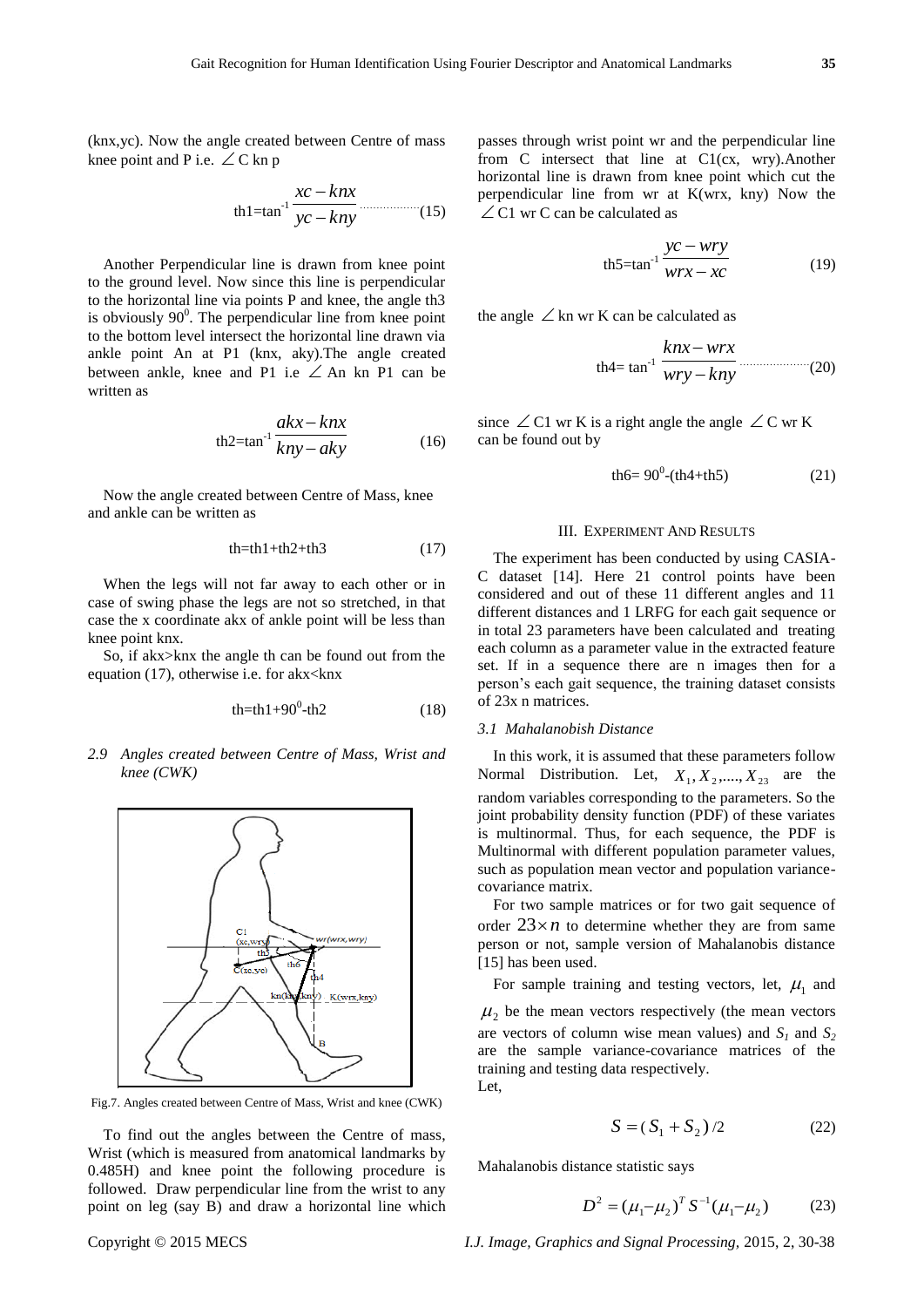If the value of  $D^2$  is less than or equal to some threshold value, then it can be inferred that the gait sequence is of same person, otherwise it is not in the database.

# *3.2. Threshold value*

For threshold calculation *k* number of gait sequences of the same person have been considered. In each case, the  $D^2$  values have been calculated. Let, these  $D^2$  values are  $D^2_1, D^2_2, \dots, D^2_k$ . Now,

$$
D_{1k}^{2} = \frac{1}{k}(D_{1}^{2} + D_{2}^{2} + \dots + D_{k}^{2})
$$
 (24)

In this way, for  $p$  persons and  $k$  sequences each  $D^2_{1k}$ ,  $D^2_{2k}$ ,.....,  $D^2_{pk}$  have been calculated and an average value is considered i.e.

$$
D^{2}_{avg} = \frac{1}{p}(D^{2}_{1k} + D^{2}_{2k} + \dots + D^{2}_{pk})
$$
 (25)

 $D^2_{avg} + \sigma$ , has been chosen to be the threshold value where,  $\sigma$  is the precision value defined by

$$
\sigma = \frac{1}{p}((D_{avg}^2 - D_{1k}^2)^2 + \dots + (D_{avg}^2 - D_{pk}^2)^2)^{1/2}
$$
 (26)

In this experiment, gait sequences of 100 persons have been considered and corresponding feature set of gait sequences have been created. The vectors for each person and for each sequence of the order of 23 X 25(considering in each sequence there are 25 images). Since, 3 sequences of a person have been taken, the feature vector would be in the form of three matrices having dimension 23 X 25 and  $D^2$  values are calculated with sequence 1-2, 1-3 and 2-3 and calculate  $D^2_{avg}$  and the precision value by applying the equations  $(25)$  and (26).

For individual persons the  $D^2$ values i.e.  $D^2_1, D^2_2, \ldots, D^2_k$  (where k is the sequence number, in this case  $k = 3$  have been considered) have been calculated. And for the 100 persons the  $D^2_{avg}$  has been calculated and it is 0.32348.

# *3.3. Training and Testing Algorithm*

## **Algorithm-3: Training**

**Input:** Image sequences of different persons.

**Output:** Training dataset and threshold.

- Step 1. Create Database of Silhouette images of different persons.
- Step 2. Step2-for each pair wise gait sequence of the same person do the following
	- a. Find out the boundary of each subject in each image using Fourier Descriptor.
- b. From the concept of analytical landmarks find out the control points by algorithm 1.
- c. Calculate the Centre Of Mass (C) as described in section 2.3.
- d. Create the feature set by following componentsi) The Leg Rise from the ground (LRFG).
	- ii) The Euclidean Distance between the Centre of Mass and the control points (ABLC).
	- iii) The Control angle between the Centre of Mass and the control points (DCC).
	- iv) angles created between the Centre of Mass, Knee and Ankle with the (CKA),
	- v) angles created between Centre of Mass, Wrist, knee (CWK),
- e. Compute the pair wise Mahalanobish-distance for the gait sequences of the same person and store these values for each person.
- f. Compute threshold value using the procedure described in section 3.2

# **Algorithm-4: Testing**

**Input:** Unknown Gait Sequence

# **Output:** Match or No Match

- Step 3. Take a gait sequence of an unknown person.
- Step 4. Extract features by the procedure described in step2- (a)-(d) of algorithm-3.
- Step 5. Compute Mahalanobish-distance between the testing data and each training sequence data with predefined threshold value to test for matching.

The precision value is obtained experimentally. A good response of recognition depends on this precision value. This value can be positive or negative. It has been depicted in the figure- 8. The response of the false rejection rate (FRR), false acceptance rate (FAR) and the correct recognition rate (CRR) in accordance with value of ±σ. It has been found out that correct recognition rate was 91% in our old method but in this proposed approach the CCR is 92.3% and both the FAR and FRR is  $8\%$  if  $\sigma = 0.17$ .i.e for the threshold value  $D^2$ *avg* +  $\sigma$  =0.49348 ≈0.5



Fig.7. The  $D^2_{\ 1k}, D^2_{\ 2k}, \ldots, D^2_{\ pk}$  values corresponding to 100 persons are mapped in this figure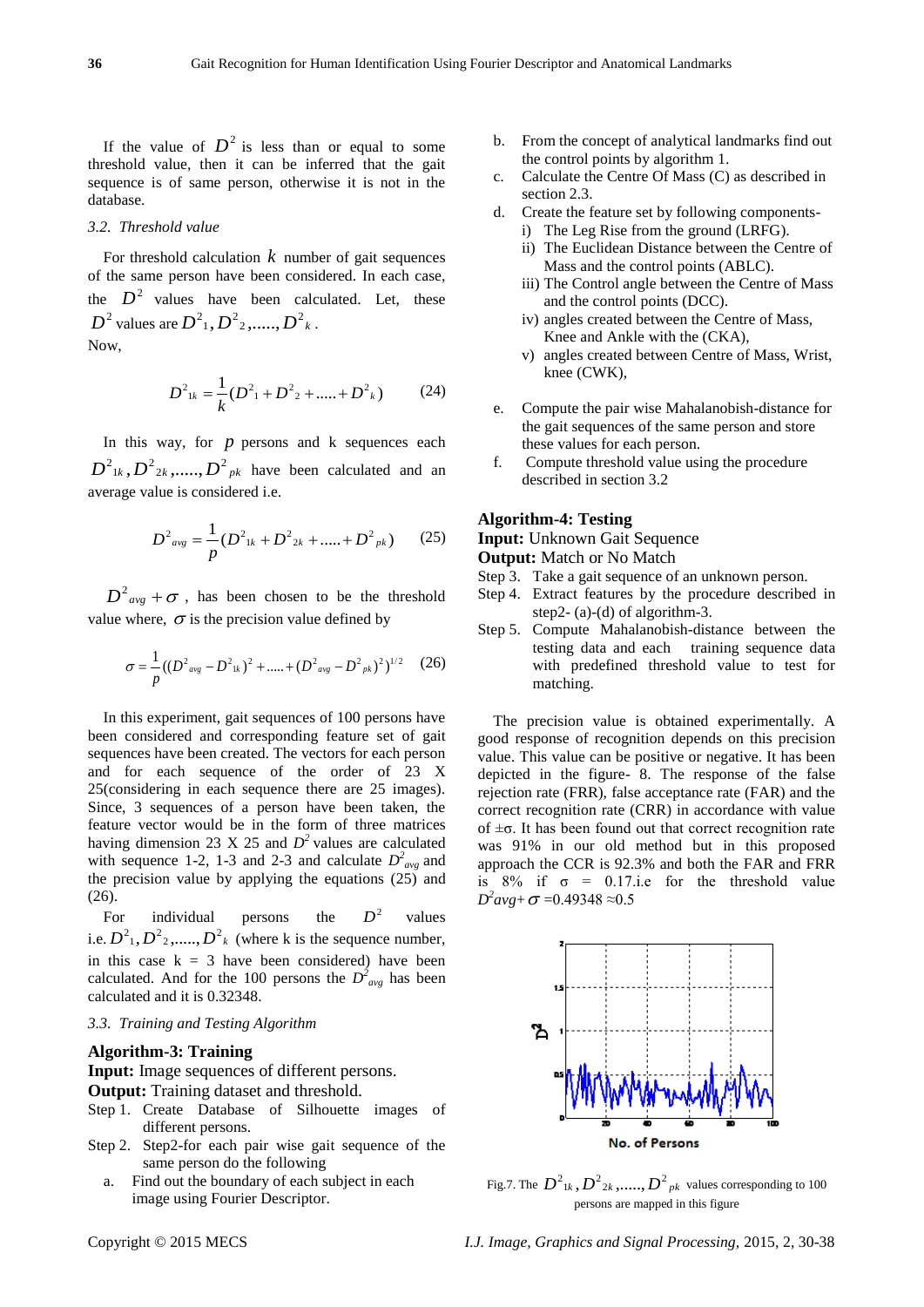

Fig.8. Plot with  $\pm \sigma$  and the Recognition Rate

The fig.8 shows the recognition rates for both the +ve and –ve values of σ. It shows below the zero value of σ i.e. in the –ve direction the response of CRR and FRR, FAR is not appreciable compared to the +ve direction and when  $\sigma=+0.17$ , CRR becomes maximum i.e. 92.3% and considering the trade of between FAR; FRR the value can be taken at 0.079 of RR i.e.7.9%. Comparing the two CRR curves i.e. black and red (black shows our old method [19] and red shows proposed approach), it can be seen that CRR of our proposed approach gives us better correct recognition rate.



Fig.9. From the ROC curve the ERR value is 0.79 for  $\sigma = 0.17$  i.e. at this point FAR=FRR.

Fig 9 shows ROC for different value of  $\sigma$  but when σ=0.17 maximum recognition rate is obtained.

|  |  | Table 1. Different Recognition Parameters |  |
|--|--|-------------------------------------------|--|
|--|--|-------------------------------------------|--|

| Person | Correct<br>recognition | Correct<br>rejection<br>rate | False<br>acceptance<br>rate | False<br>rejection<br>rate |
|--------|------------------------|------------------------------|-----------------------------|----------------------------|
| 00     | 92.3%                  | 92%                          | 7.9%                        | 8%                         |

To examine the performance of the proposed algorithm, comparative experiments have been conducted which is shown in table-2. From Table-2, it is clear that the method, proposed here, has shown significant improvement in performance as compared to other recent methods for same database.

Table 2. Comparison of different approaches with our methods

| <b>Method</b>                       | <b>Database</b> | <b>Recognition Rate</b> |
|-------------------------------------|-----------------|-------------------------|
| $M^{ij}{}_{G}(x, y) + ACDA$<br>[16] | CASIA-C         | 34.7%                   |
| <b>GEI</b> [17]                     | CASIA-C         | 74%                     |
| 2DLPP[18]                           | CASIA-C         | 88.9%                   |
| Our Old method<br>[19]              | CASIA-C         | 91%                     |
| Proposed Method                     | CASIA-C         | 92.3%                   |

## IV. CONCLUSION

This paper focuses on the idea of using Fourier descriptor based shape extraction on silhouette-based gait characteristics. Gait has a rich potential as a biometric for recognition though it is sensitive to various covariate conditions, which are circumstantial and physical conditions that can affect either gait itself or the extracted gait features. Example of these conditions includes carrying condition like backpack, briefcase, handbag, etc., view angle, speed and shoe-wear type etc. or physical conditions like pregnancy, injury on legs etc. Our technique is very good in terms recognition accuracy but here only lateral view with movement been considered, so there is a good scope to extend this technique on different view angle between camera and object.

### ACKNOWLEDGEMENT

The authors would like to thank Mr. Hongyu Liang for providing the database of the silhouettes named "CASIA Human Gait Database" collected by Institute of Automation, Chinese Academy Of sciences. Their thanks also go to those who have contributed to the establishment of the CASIA database [14].

This work has been carried out at "Center for Machine" Learning and Intelligence" under computer science and engineering department of Supreme Knowledge Foundation Group of Institutions (SKFGI), Mankundu, Hooghly, West Bengal, India.

#### **REFERENCE**

- [1] Giovanni, B.: 'On the movement of animals', Springer-Verlag, 1989.
- [2] Braune,W., Fischer, O.: Translated by Maquet ,P., Furlong, R.: 'The human gait (Der gang des menschen) '. Berlin/New York: Springer Verlag, 1987.
- [3] Murray, M., Drought, A., and Kory, R.:'Walking Pattern of Normal Men', Journal of Bone and Joint Surgery, 1964, vol. 46–A, no. 2, pp. 335–360.
- [4] Jiwen Lu, Erhu Zhang, "Gait recognition for human identification based on ICA and fuzzy SVM through multiple views fusion", Pattern Recognition Letters, Vol. 28, pp. 2401–2411, 2007.
- [5] L. Lee, W.E.L. Grimson, Gait analysis for recognition and classification, in: Proceedings of the International Conference on Automatic Face and Gesture Recognition, 2002, pp. 155–162.